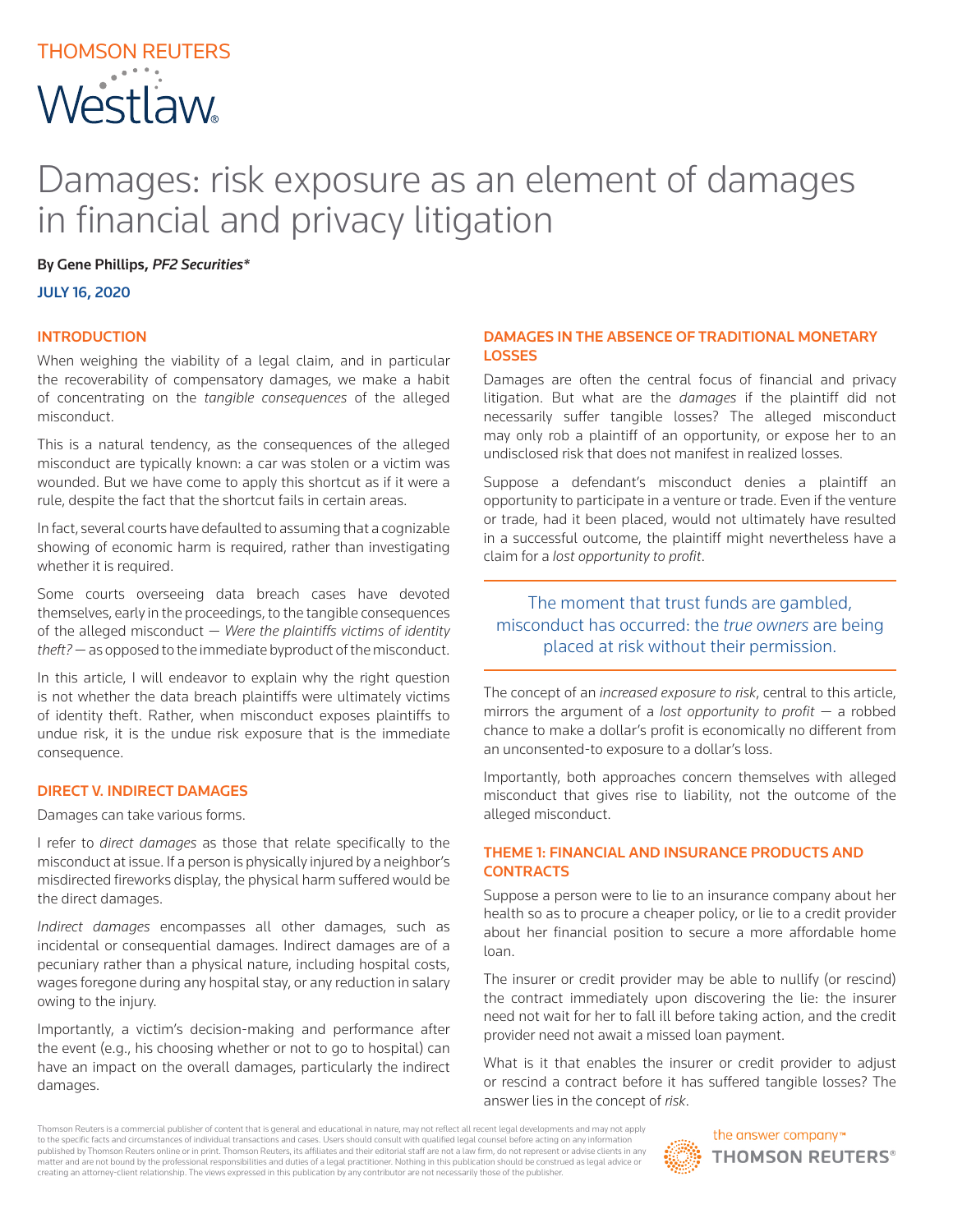In the financial markets, the *reward* sought is often tied to the level of *risk* taken.

To make this concrete in financial terms, suppose a company raises funds at a yield of 5% based on artificially inflated financials, where 7% should have been the proper compensation based on the company's true financials.

Any investors earning *only* 5%, despite taking a "true" risk consistent with a 7% return, would have suffered damages even if all promised 5% payments were made.

## Data has a market value regardless of the value that individual class members may ascribe to their data.

No default or payment failure is required: the economic damage has already come to pass in that there was a failure to properly compensate investors for the true risk taken. (See *In re Citigroup, Inc. Bond Action Litigation*, 08-cv-9522, which resulted in a court-approved settlement of \$730 million.)

#### THEME 2: THE GAMBLING OF ESCROWED ACCOUNTS

Suppose a trustee or other intermediary to a transaction were to gamble with amounts held for others in trust or in an escrow account.

The gamble might pay off. The gambler might double her money and refill the trust account; or not, if the gamble fails. But we should not limit our concern here to the scenario in which the gamble fails: the real problem is that a gamble took place.

The moment that trust funds are gambled, misconduct has occurred: the *true owners* are being placed at risk without their permission. Even if the accounts are refilled, the exposed parties might nevertheless lodge a claim to claw back some or all of the gambler's ill-gotten profits made by placing their money at risk. (See *In the Matter of: The trusteeship created by Abacus 2006-10 Ltd. and Abacus 2006-10, Inc.,* Court File No. 62-TR-CV-18-39.)

#### THEME 3: DATA BREACHES

The concept of risk-based exposure applies equally in data breach cases, where a company's misuse of, or failure to protect, customers' (or employees') data results in their data being compromised.

Suppose a hacker breaches a company's inadequate security and steals its customers' data.

The indirect damages might include identity theft and other types of fraud suffered by each individual customer, which stem from misconduct *after* the data breach, rather than damages incurred *directly* from the alleged misconduct by

the company, which may have been negligent in exposing its customers to the hack event.

Indirect damages, from post-breach misconduct, may certainly differ from one customer to the next, and each customer may take different precautions. Ultimately, for example, the hacker might empty some customers' bank accounts, but leave other accounts untouched.

Courts have sometimes examined complex damages issues such as these early in data breach case proceedings before discovery has even begun — focusing curiously on the different ways in which customers have responded to their data being compromised.

Courts have used the differences in responses to deny standing in class action lawsuits, owing to a lack of commonality in damages.

- *Dolmage v. Combined Ins. Co. of Am***. No. 14 C 3809, 2017 WL 1754772 (N.D. Ill. 2017).** Defendant Combined Ins. offered a variety of insurance products to customers, including plaintiff Dolmage. One of the defendant's vendors (Enrolltek) posted online defendant's customers' social security numbers and other personal information. The plaintiff filed this action alleging breach of contract against Combined Ins. for failing to protect her personally identifiable information. The court denied class certification, deciding that it was necessary to individualize damages: "[O]f the 4,000 plus proposed class members, some (like Plaintiff) may have become the victim of an actual theft of funds. A subset of these individuals may have been able to resolve the problems quickly or obtain reimbursement from banks and other third parties. […] Another subset […] suffered emotional distress worrying that they could become a victim of identity theft. Still others may have suffered no distress or inconvenience whatsoever."
- *In re Hannaford Bros. Co. Customer Data Sec. Breach Litig.* **293 F.R.D. 21, 33 (D. Me. 2013).** Hannaford's customers' debit and credit card data were stolen in a cybersecurity breach. The customer-plaintiffs moved for class certification to pursue claims for various expenses, including to pay for identity theft insurance and credit monitoring. The court's language differed markedly from *Dolmage*, but its ruling similarly considered damages stemming from post-breach misconduct (i.e., indirect damages). To their detriment, plaintiffs provided no expert opinion as to their total damages, which the court found to be fatal. The court's reasoning is noteworthy: "Without an expert, [plaintiffs] cannot prove total damages, and the alternative (which even [plaintiffs] do not advocate) is a trial involving individual issues for each class member as to what happened to his/her data and account, what he/she did about it, and why."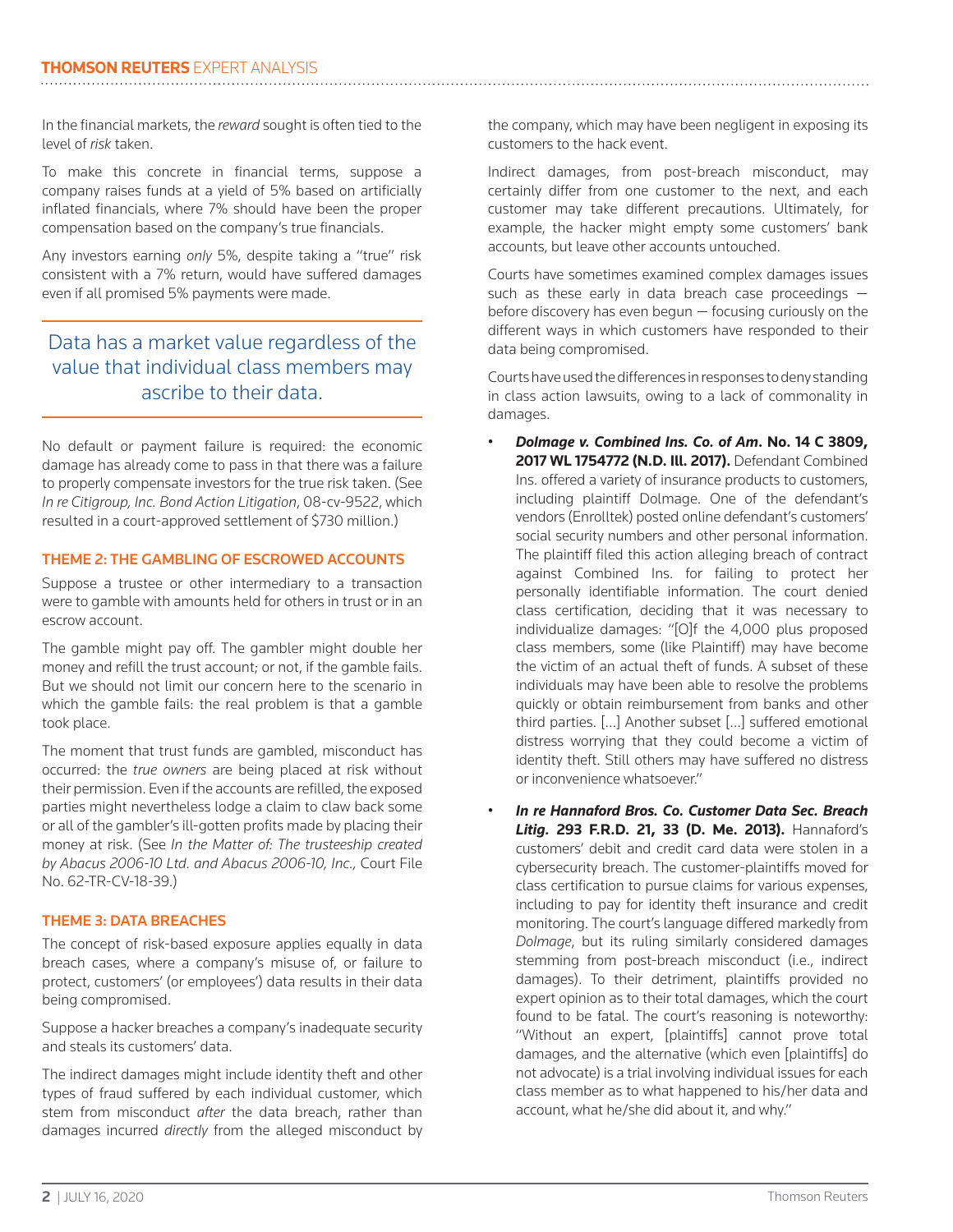• *Lloyd v. Google LLC* **[2018] EWHC 2599 (QB).** Google was accused of tracking the behavior of iPhone users, without their knowledge or consent. The iPhone users brought a collective action lawsuit against Google. The UK High Court concluded that a collective action was inappropriate because of differences among the quality of each class member's data and differences among class members' attitudes towards their data (some valued their personal data more than others).

First, the *Dolmage, Hannaford* and *Google* courts likely erred in concerning themselves with events that took place *after* the alleged misconduct. The putative plaintiffs' various post-breach mitigating actions are immaterial to the issue of commonality.

Rather, the spirit of the commonality criterion is to ensure that plaintiffs can be adequately represented by a lead plaintiff: they must share a common injury or common interest in the outcome of the litigation.

## Exposing a plaintiff to increased risk may be one way to demonstrate damages.

Here, variations in post-conduct responses are unrelated to the nature of their injuries or their relative interests in the outcome of any subsequent litigation.

Second, differences among the putative class members' attitudes towards data are entirely irrelevant in this context.

Data is a commodity, like gold or art; it is regularly traded, and there is a private market for it. Data has a market value regardless of the value that individual class members may ascribe to their data.

The courts should instead have been by focused on the direct damages which are in fact common among the plaintiffs. Looking at these rulings through the lens of *increased risk exposure*, the shortcomings may be easier to understand.

The plaintiffs, through the defendants' failure to protect their personal data, have been exposed to the same risks in the same way.

Risks linger, meaning that certain indirect damages can materialize well into the future; but that should not jeopardize the ability to seek redress for misconduct that has already occurred.

Fortunately, not all courts have allowed the *indirect* damages to detract from the critical *direct* damages.

In the *Facebook* litigation concerning the Cambridge Analytica scandal, the court homed in on the allegations specific to Facebook: "… contrary to Facebook's argument, the plaintiffs do not seek to hold Facebook liable for the conduct of the app developers and business partners; they seek to hold the company liable for its own misconduct with respect to their information.

Specifically, the plaintiffs allege that they entrusted Facebook with their sensitive information, and that Facebook failed to use reasonable care to safeguard that information, giving third parties access to it without taking any precautions to constrain that access to protect the plaintiffs' privacy, despite assurances it would do so.

This lawsuit is first and foremost about how Facebook handled its users' information, not about what third parties did once they got hold of it." (*In Re: Facebook, Inc., Consumer Privacy User Profile Litigation*, Case No. 18-md-02843-VC, Doc. 298, p. 36)

The above mentioned UK High Court's ruling in *Google* would later be reversed by the Court of Appeal in October 2019.

The Court of Appeal's judgment included strong language that sought to rectify the lower court's misplaced attention:

- Concerning commonality: "[on] the case pleaded, every member of the represented class has had their data deliberately and unlawfully misused, for Google's commercial purposes, without their consent and in violation of their established right to privacy."
- Concerning the lower court's examination of different circumstances and attitudes among the class members: "In my judgment, this approach misunderstands the nature of the damage alleged. [The representative plaintiff] alleges that each member of the class has sustained a loss of control as a result of the breach alleged. Each claimant has lost something valuable, namely the right to control their private [browsergenerated information]."

#### CLOSING REMARKS

The showing of damages (for example for the purposes of standing under *Spokeo* in the United States) can be satisfied in a number of ways. Exposing a plaintiff to increased risk may be one way to demonstrate damages.

Whether we are considering financial-market or data-related litigation, it is worth appreciating that damages are not always financial in nature; and that even when they are, they need not rely on a showing of financial losses being *realized*.

Investors purchasing securities based on artificially inflated financials — for example, when material risks go undisclosed or "under-disclosed" — have long been able to bring disclosure-related claims. The risk element, itself, is enough.

In data breach cases too, increased exposures to economic risk should similarly give rise to a viable claim, regardless of whether indirect damages have crystallized.